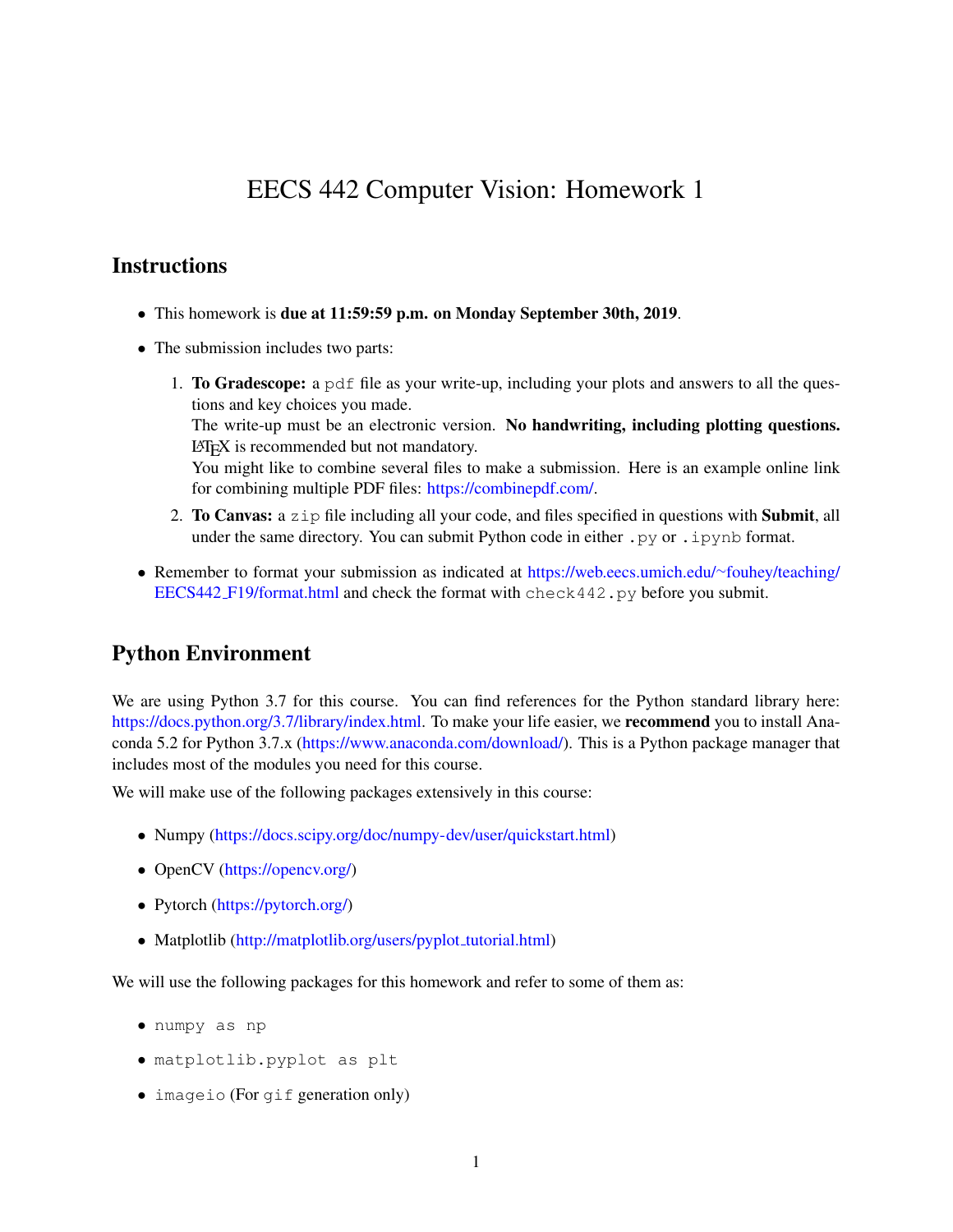### 1 Camera projection Matrix [30 pts]

Study the Projection and Dolly Zoom notebook released on course website and finish the following tasks.

- (a) Write a function  $rotY()$  which takes an angle theta (in radian) and outputs the 3D rotation matrix of rotating by theta about the y-axis (right-hand rule). You may refer to this Wikipedia entry: [https:](https://en.wikipedia.org/wiki/Rotation_matrix#Basic_rotations) [//en.wikipedia.org/wiki/Rotation](https://en.wikipedia.org/wiki/Rotation_matrix#Basic_rotations) matrix#Basic rotations After you are done, refer to the starter code to generate and submit cube.gif of a cube rotating around itself. (5 pts)
- (b) Similarly, write a function  $\text{rot}X$  () which rotates about the x-axis. Let  $\theta = \pi/4$ , consider the following two transformations:
	- (a) rotX(theta), followed by rotY(theta)
	- (b) rotY(theta), followed by rotX(theta)

Using renderCube() in the same way, plot the resulting view of the cube from two transformations. Are 3D rotation matrices commutative? (5 pts)

(c) Combine  $\text{rot}X$  () and  $\text{rot}Y$  (), choose an appropriate order and a pair of parameters so that renderCube() draws a projection of the cube where one diagonal of the cube is projected to a single point, as shown in Figure 1 (left). Report the order and parameters you choose. (10 pts)

Hint: The diagonal of the cube rotates together with the cube. When it projects to a single point in 2D, it is horizontal and perpendicular to the camera plane in 3D. You can either make a mathematical calculation or perform a numerical search.

(d) Implement an orthographic camera by either adding a branch to function projectLines(), or refer to it and write a new one. Then plot the same rotated cube in the previous part with this orthographic camera. It should look like Figure 1 (right). (10 pts)



Figure 1: The diagonal of a cube projected to a single point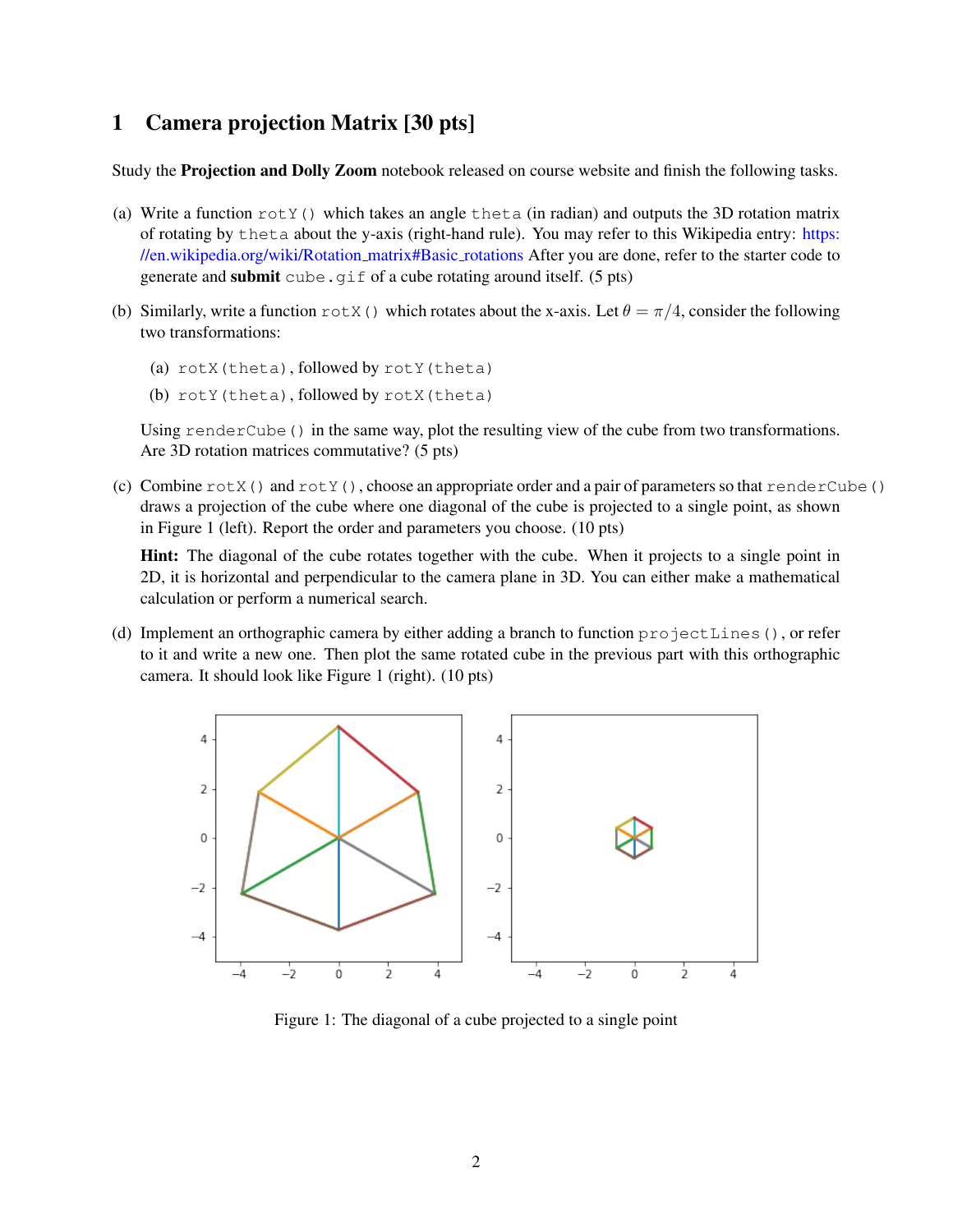## 2 Prokudin-Gorskii: Color from grayscale photographs [50 pts]

In this part, you are tasked with implementing the dream of Russian photographer, Sergei Mikhailovich Prokudin-Gorskii (1863-1944), via a project invented by Russian-American vision researcher, Alexei A. Efros  $(1975$  $(1975$  $(1975$ -present)<sup>1</sup>. Sergei was a visionary who believed in a future with color photography (which we now take for granted). During his lifetime, he traveled across the Russian Empire taking photographs through custom color filters at the whim of the czar. To capture color for the photographers of the future, he decided to take three separate black-and-white pictures of every scene, each with a red, green, or blue color filter in front of the camera. His hope was that you, as a student in the future, would come along and produce beautiful color images by combining his 3 separate, filtered images.

Task 1: Combine (5 pts) We will provide you with a folder of Prokudin-Gorskii's black-and-white  $(grayscale)$  image composites  $(prokudin-gorskii / in the assignment zip)$ . Each composite (alternatively triple-framed image or triptych) contains three grayscale photos preserved from the early 1900s. The composite looks like a three panel vertical comic strip, with each grayscale photo in the composite positioned vertically above one another. These photos represent images captured with a blue, green, and red filter. Choose a single composite from this folder (your favorite) and write a program in Python that takes the three grayscale panels and simply stacks them across the third color channel dimension to produce a single, colored image. We expect this stacked photo to look wonky and unaligned- fixing this is what you will do in Task 2. Make sure to save your images as RGB instead of BGR and include them in your report.

Specifically: Write a function that loads a grayscale tripled-framed image from prokudin-gorskii/ with something like plt.imread(), chops it vertically into thirds, then saves a color image with each third as the correct color channel. Save the output colored image in your report.

Task 2: Alignment (25 pts) As you will have noticed, the photos are misaligned due to inadvertent jostling of the camera between each shot. Your second task is to fix this. You need to search over possible pixel offsets in the range of [-15, 15] to find the best alignment for the different R, G, and B channels. The simplest way is to keep one channel fixed, say R, and align the G and B channels to it by searching over the offset range both horizontally and vertically. Pick the alignment that maximizes a similarity metric (of your choice) between the channels. One such measure is dot product, i.e, R·G. Another is normalized crosscorrelation, which is simply the dot product between the L2 normalized R and G vectors. After writing this function, run it on all of the images in prokudin-gorskii/ and also on 'efros\_tableau.jpg', so Professor Efros can have his photo restored to color. Include these aligned images and the offsets in your report. For full credit, your report needs to include properly aligned images - find a similarity metric that will accomplish this.

Specifically: Write a function to align the 3 channels of the image produced by Task 1. This function should output the (x,y) offsets required for shifting two of the color channels with respect to third. The third channel might then have a  $(0,0)$  offset. Save the newly aligned images from prokudin-gorskii/ and 'efros\_tableau.jpg' in your report, along with the offsets for each color channel. Report the similarity metric you choose.

**Hint:** To offset the channels while keeping the same dimensions among them, you can use either np.roll() to roll over boundaries, or np.pad() for padding.

<span id="page-2-0"></span><sup>&</sup>lt;sup>1</sup>Credit for this assignment goes to Alexei http://inst.eecs.berkeley.edu/ cs194-26/fa18/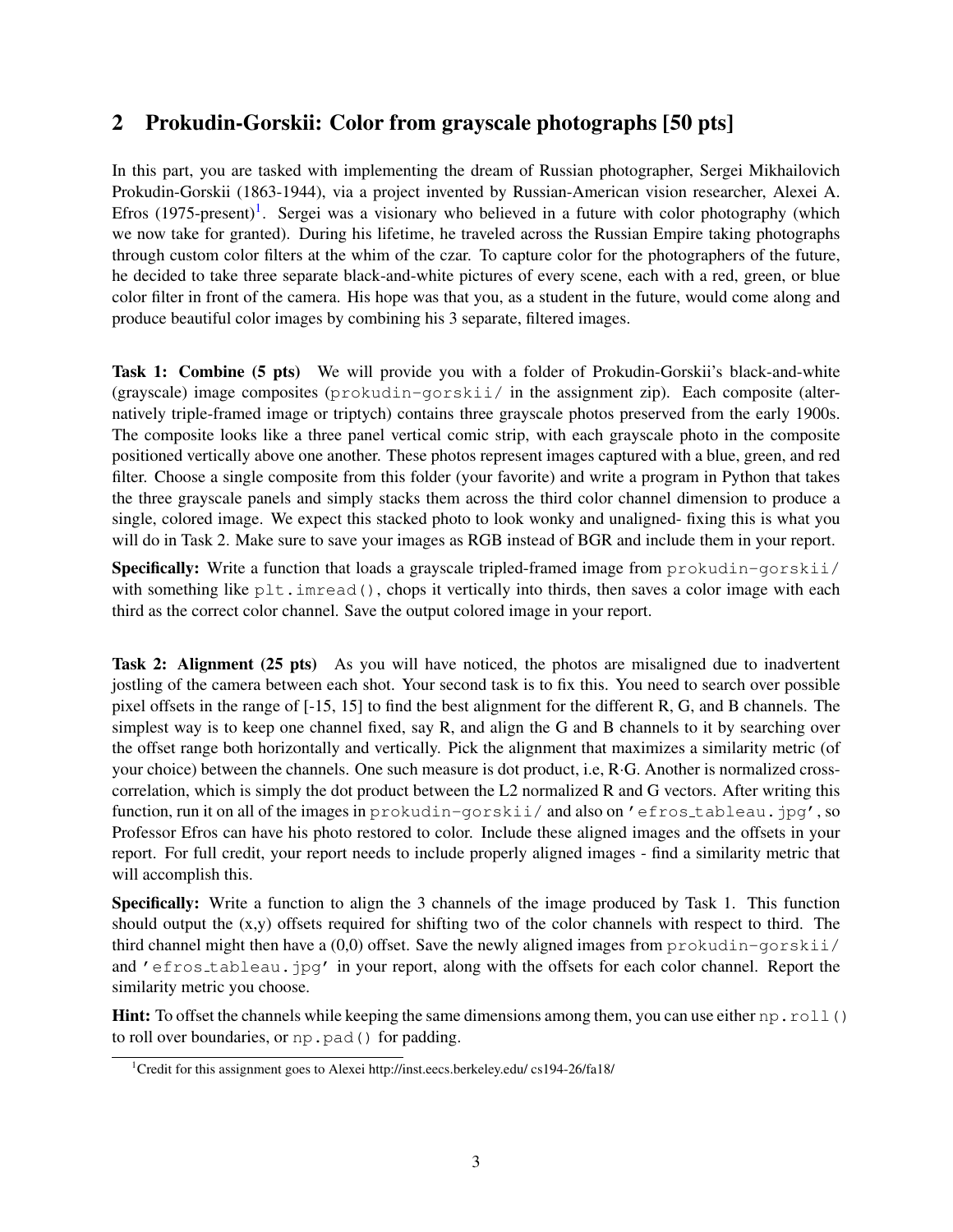Task 3: Pyramid (20 pts) For very large offsets (and high resolution images), comparing all the alignments for a broad range of displacements (e.g. [-30, 30]) can be computationally intensive. We will have you implement a recursive version of your algorithm that starts by estimating an image's alignment on a low-resolution version of itself, before refining it on higher resolutions. To implement this, you will build a two-level image pyramid. To do this, you must first scale the triple-frame images down by a factor of 2 (both the width and height should end up halved). Starting with your shrunk, coarse images, execute your alignment from Task 2 over the following range of offsets [-15, 15]. Choose the best alignment based on your similarity metric and treat it as the new current alignment. Then in the full resolution images, use this new current alignment as a starting place to again run the alignment from Task 2 in a small range [-15, 15]. Run this Pyramid task on the 'seoul tableau.jpg' and 'vancouver tableau.jpg' images. If your course project goes well.

**Specifically:** Use  $cv2$ . resize() to shrink each image in the triptych. Use your code from Task 2 to align them and get the intermediate offset. Shift the original images accordingly and align again at full resolution. Report the intermediate offset (at the coarse resolution), the next offset at the full resolution, and what the overall total offset was that includes both of these. Save the aligned images in color in your report.

Hint: If you're struggling, use a different color channel as your anchor!

Report You must submit a report that includes the offsets, color output images, and description required above. Your description should be such that a reader could implement what you've done after reading your report.

Extra Credit Implement some interesting alignment techniques and try to do even better than the restoration done by the Library of Congress (see: [http://www.loc.gov/exhibits/empire/making.html\)](http://www.loc.gov/exhibits/empire/making.html)! To earn extra credit, include a description of your method in your report and improved versions of the composites in prokudin-gorskii/. Here are some ideas:

- Automatically crop borders that are not part of the image itself. This involves actively detecting what part of the grayscale image is just an artifact of poor scanning and removing that. (1 pt)
- Automatic contrasting. You can rescale image intensities so that the darkest pixel in the image (on the darkest color channel) is 0 and the brightest pixel is 1 (on its brightest color channel). Try different contrasts and see how it affects perceived image quality. (2 pts)

# 3 Color Spaces and illuminance [20 pts]

The same color may look different under different lighting conditions. Images indoor.png and outdoor.png are two photos of a same Rubik's cube under different illuminances.[2](#page-3-0)

- 1. Load the images and plot their R, G, B channels separately as grayscale images using  $p$ 1t. imshow() (beware of normalization). Then convert them into LAB color space using  $\text{cv2.cvtColor}$ ) and plot the three channels again. Include the plots in your report. (5 pts)
- 2. How do you know the illuminance change is better separated in LAB color space? (5 pts)

<span id="page-3-0"></span><sup>2</sup>The images are taken from this blog post: https://www.learnopencv.com/color-spaces-in-opencv-cpp-python/